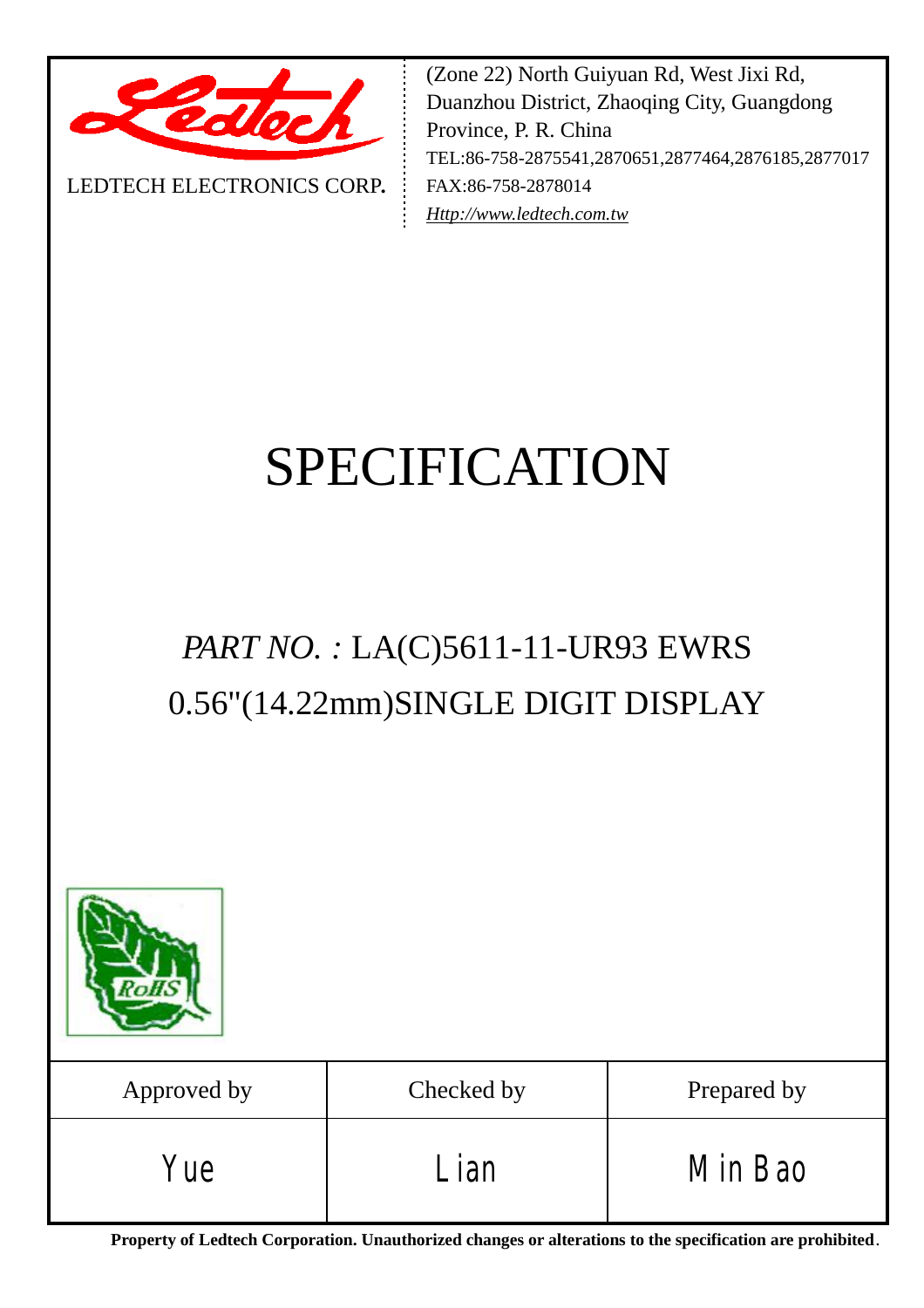

#### $LA(C)$ 5611-11-UR93 0.56" SINGLE DIGIT DISPLAY

#### **MODIFY RECORD**

| TAKE EFFECT DATE | <b>MODIFY ISSUES</b> | <b>REMARKS</b> |
|------------------|----------------------|----------------|
|                  |                      |                |
|                  |                      |                |
|                  |                      |                |
|                  |                      |                |
|                  |                      |                |
|                  |                      |                |
|                  |                      |                |
|                  |                      |                |
|                  |                      |                |
|                  |                      |                |
|                  |                      |                |
|                  |                      |                |
|                  |                      |                |
|                  |                      |                |
|                  |                      |                |
|                  |                      |                |
|                  |                      |                |
|                  |                      |                |
|                  |                      |                |
|                  |                      |                |
|                  |                      |                |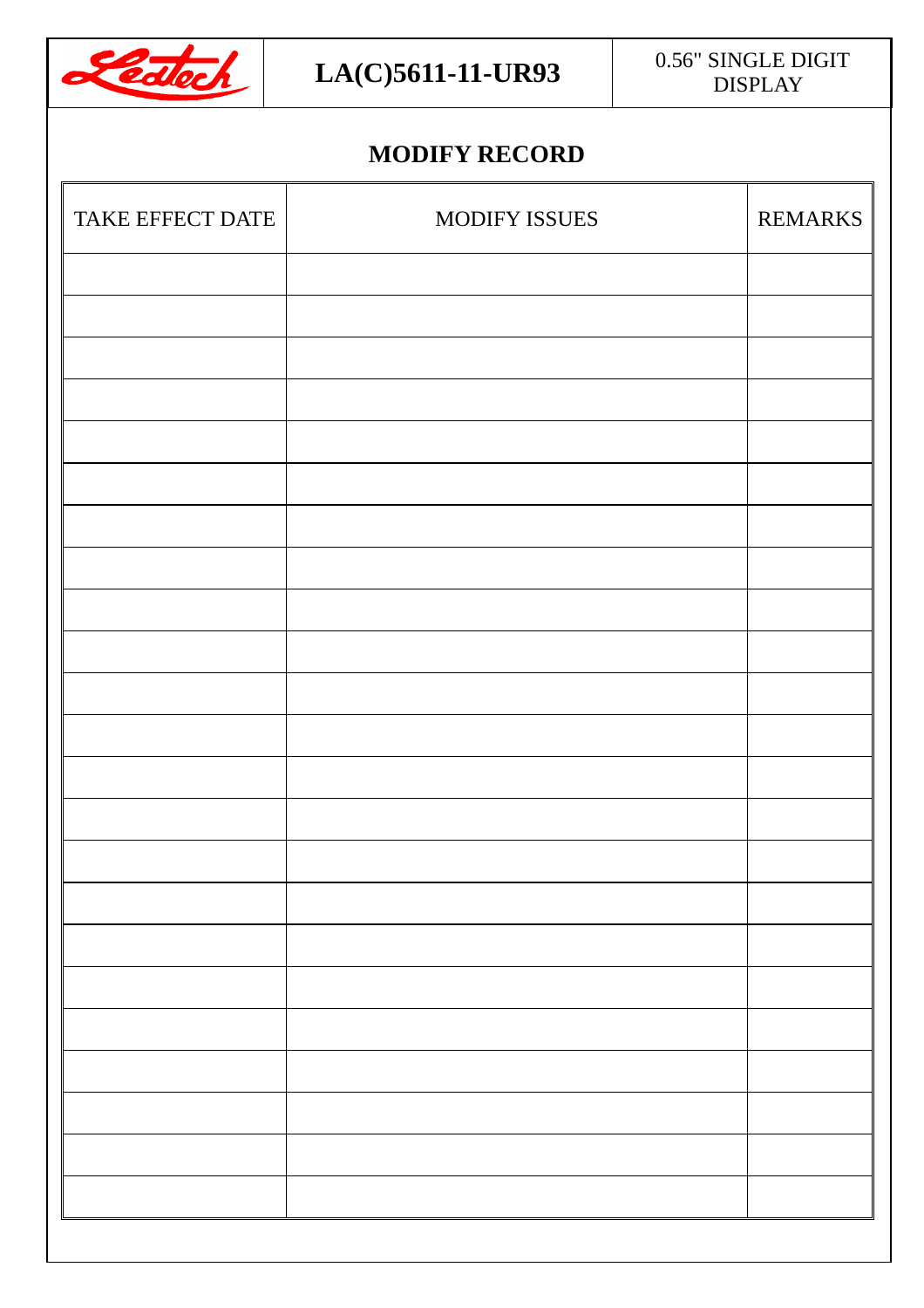

### **Dimensions**







#### **Notes:**

- 1. The slope angle of any PIN may be  $\pm$ 5.0° Max.
- 2. All dimensions are in mm, tolerance is ±0.25mm unless otherwise noted.

#### **Internal Circuit Diagram**

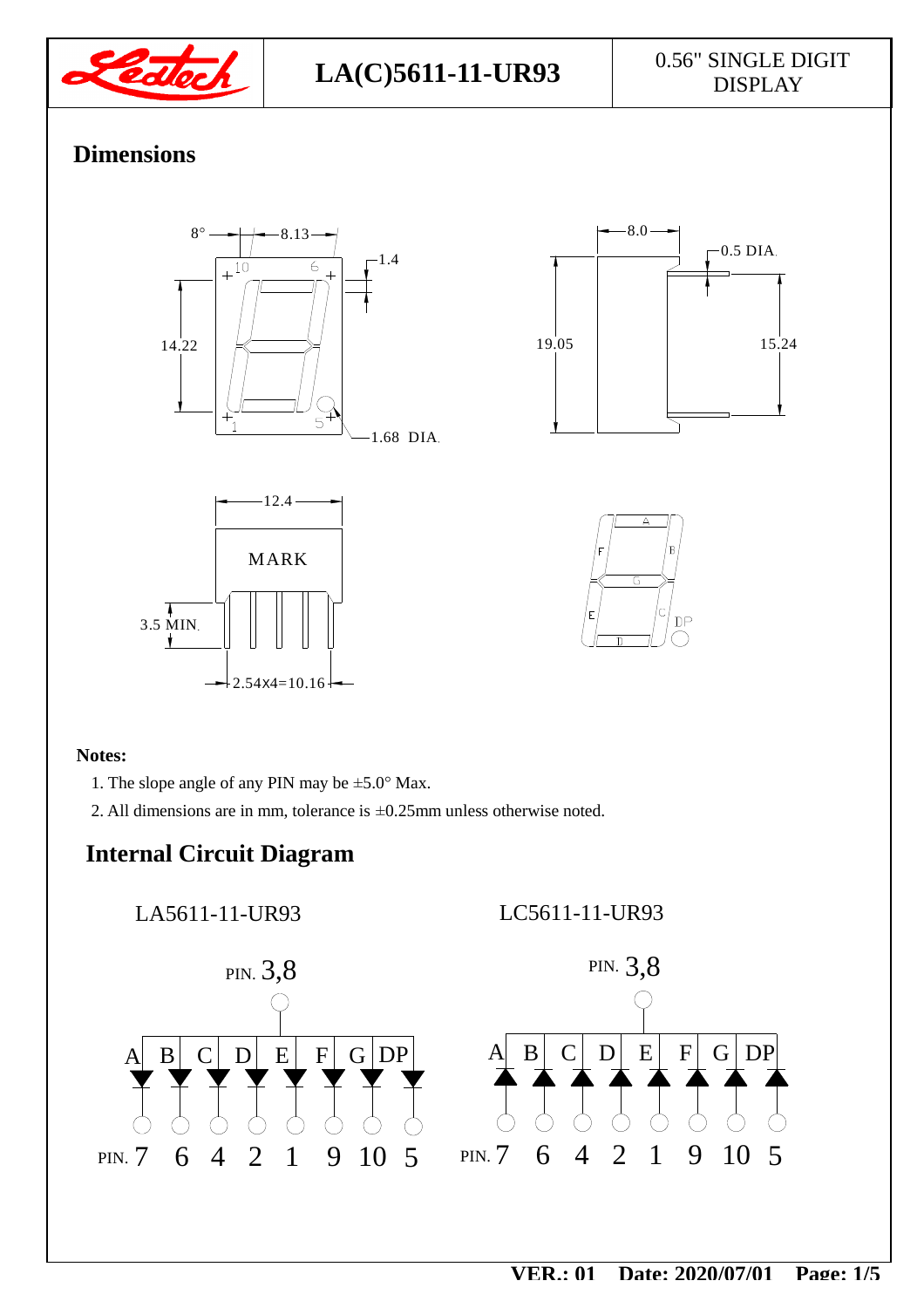

## **Description**

|                     | LED Chip     | Face Color            |         |          |
|---------------------|--------------|-----------------------|---------|----------|
| Part No.            | Material     | <b>Emitting Color</b> | Surface | Segments |
| LA5611-11-UR93 EWRS | AlGaInP/GaAs | Dppe Red              | Grey    | White    |
| LC5611-11-UR93 EWRS | AlGaInP/GaAs | Dppe Red              | Grey    | White    |

### **Absolute Maximum Ratings at Ta=25 ℃**

| Parameter                                                    | Symbol         | Rating                                                                              | Unit                |  |
|--------------------------------------------------------------|----------------|-------------------------------------------------------------------------------------|---------------------|--|
| <b>Power Dissipation Per Segment</b>                         | P <sub>D</sub> | 72                                                                                  | mW                  |  |
| Pulse Current(1/10Duty Cycle,0.1ms Pulse Width.)<br>Per Chip | <b>IFP</b>     | 100                                                                                 | mA                  |  |
| Forward Current Per Chip                                     | IF             | 30                                                                                  | mA                  |  |
| Reverse (Leakage) Current Per Chip                           | Ir             | 100                                                                                 | uA                  |  |
| Reverse Voltage Per Chip                                     | <b>VR</b>      | 5                                                                                   | V                   |  |
| <b>Operating Temperature Range</b>                           | Topr.          | $-25$ to $+85$                                                                      | $^{\circ}C$         |  |
| <b>Storage Temperature Range</b>                             | Tstg.          | $-40$ to $+100$                                                                     | $\int_{0}^{\infty}$ |  |
| Soldering Temperature.                                       | Tsol.          | Dip Soldering: $260^{\circ}$ for 5 sec.<br>Hand Soldering: $350^{\circ}$ for 3 sec. |                     |  |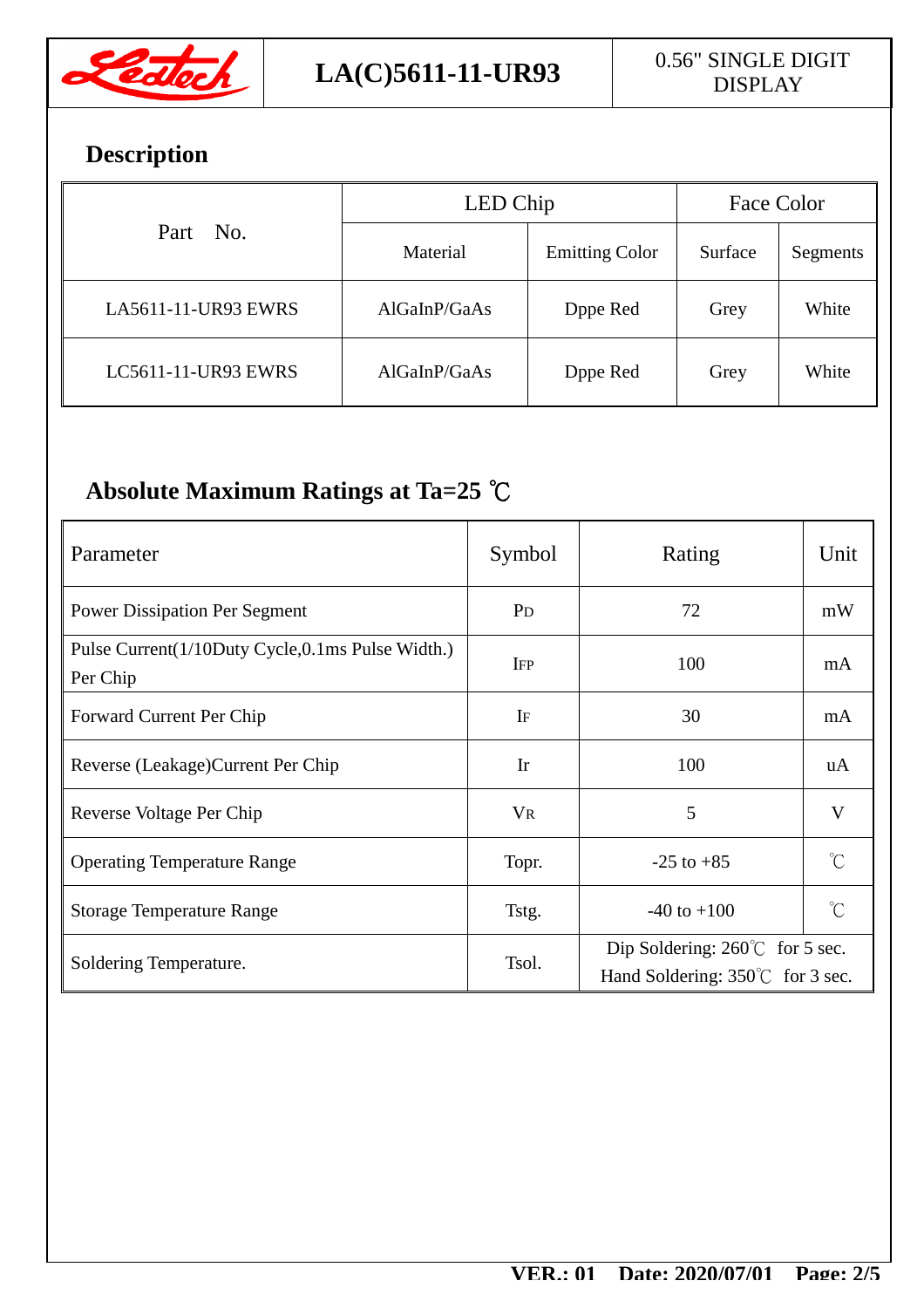

## DISPLAY

### **Electrical and Optical Characteristics:**

| Parameter                                                     | Symbol          | Condition         | Min. | Typ. | Max. | Unit    |
|---------------------------------------------------------------|-----------------|-------------------|------|------|------|---------|
| Luminous Intensity Per Segment                                | Iv              | $If=10mA/seg.$    | 22.0 | 42.0 |      | mcd     |
| <b>Forward Voltage</b>                                        | Vf              | If= $20mA/secg$ . |      | 1.9  | 2.4  | V       |
| Peak Wavelength                                               | $\lambda p$     | If= $20mA/secg$ . |      | 650  |      | nm      |
| Dominant Wavelength                                           | $\lambda$ d     | If= $20mA/secg$ . |      | 639  |      | nm      |
| <b>Reverse Current Per Chip</b><br>(Leakage Current Per Chip) | Ir              | $Vr=5V$           |      |      | 100  | $\mu$ A |
| Spectrum Line Halfwidth                                       | $\Delta\lambda$ | If= $20mA/secg$ . |      | 20   |      | nm      |
| <b>Response Time</b>                                          | T               |                   |      | 250  |      | ns      |

Note: Customer's special requirements are also welcome.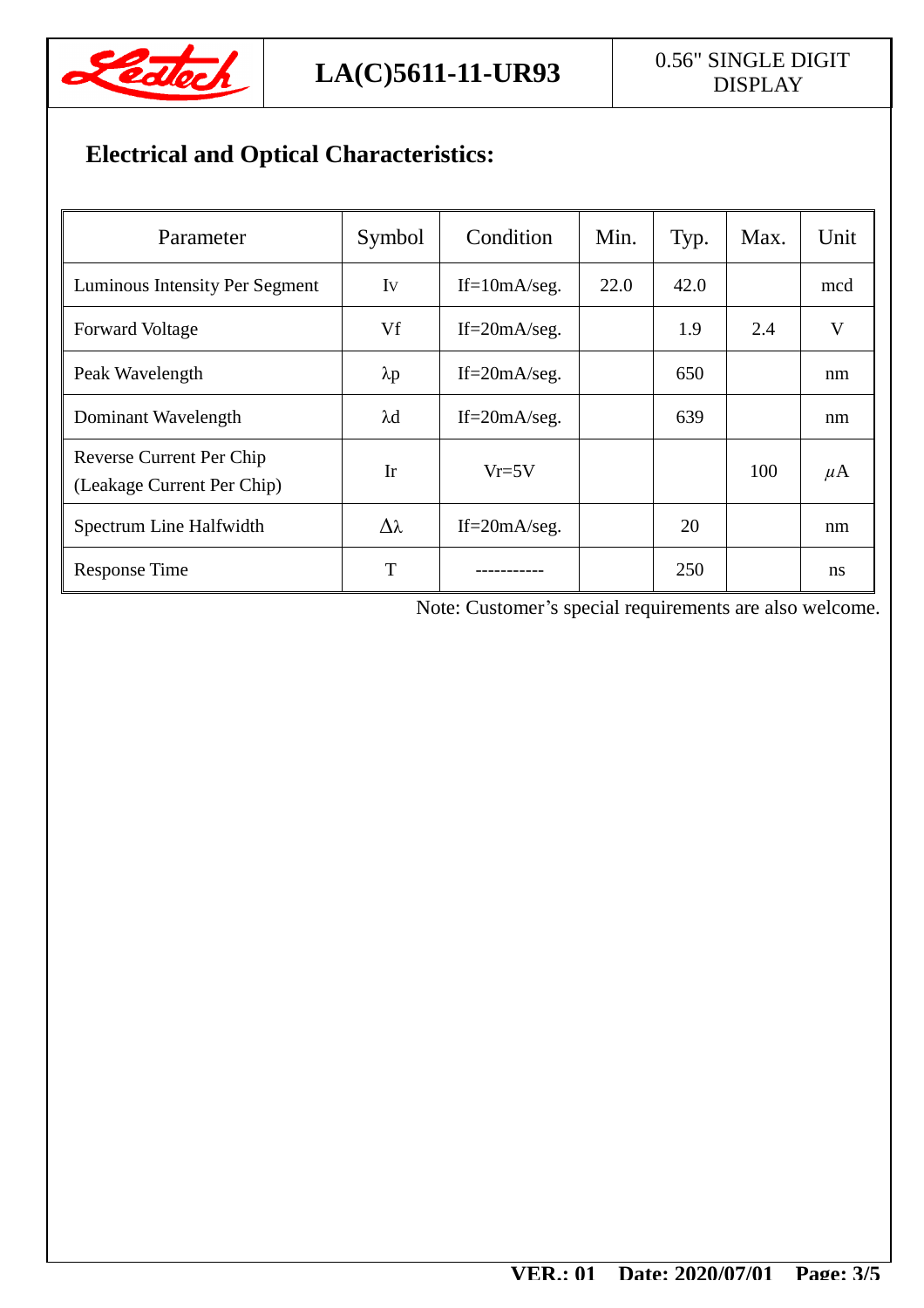

## DISPLAY